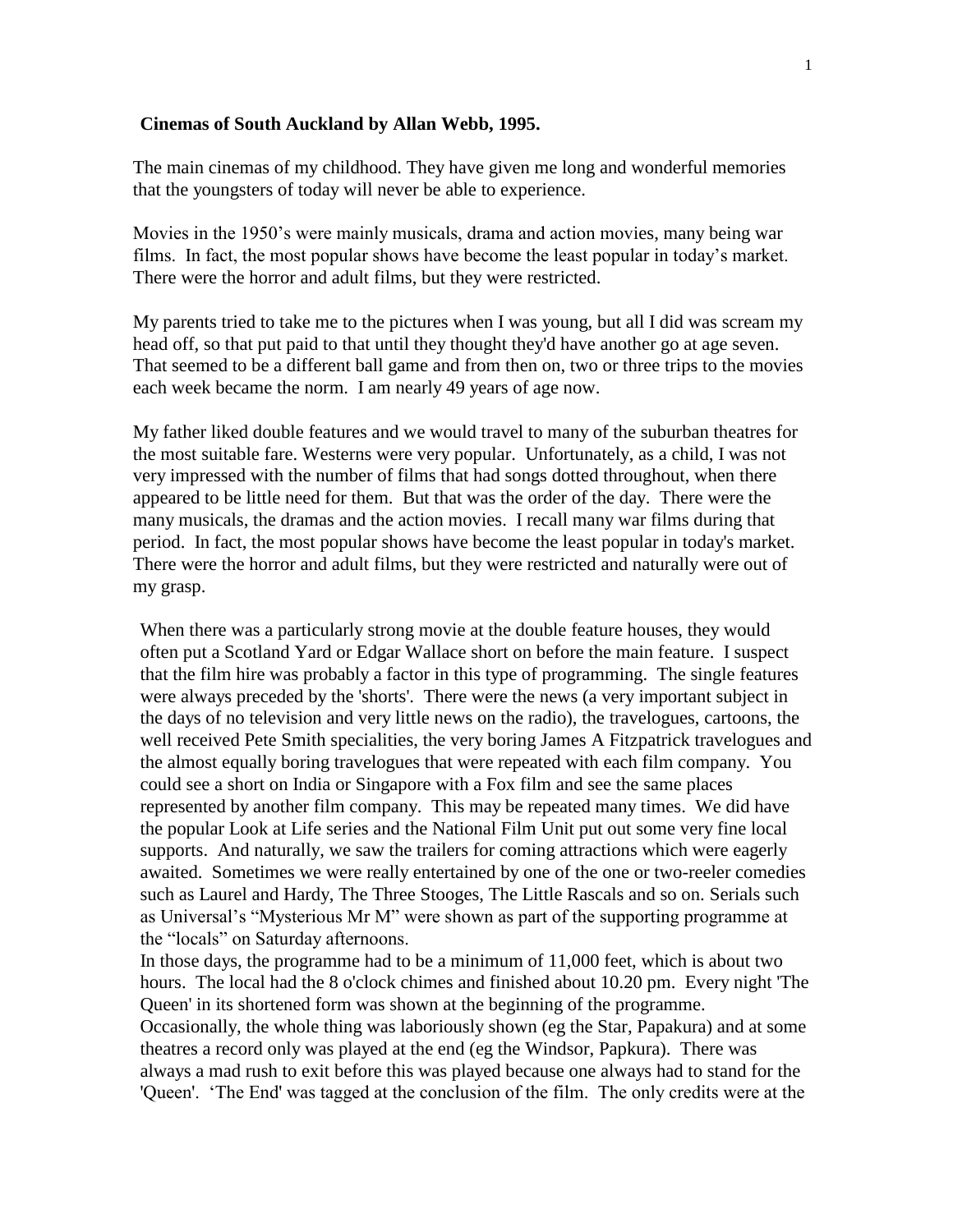beginning. You never saw them at the end, nor were they so long or involved as they are today. Of course most of the films were a lot shorter than today. That was before the blockbusters.

Out the front of the theatre were the 'scenes' from the films. Usually, there was a daybill and a couple of  $11x14$  photos. These came in sets of eight, but you didn't get to see all of them. There weren't very many one sheets on display. They were dearer than the daybills and that was probably the reason. All the front of the house publicity was most unexciting - totally lacklustre. Daybills were sometimes glued to outside boards in odd places, but not too readily seen. All in all the advertising material at the suburban houses was pretty limited. In the foyer were a few daybills and/or 11x14 photos and that was their lot.

Advertising in the papers was fairly limited. The local papers played the biggest role in the newspaper advertising. The main daily papers were only used, in many instances, a few issues weekly and those that did advertise daily, the ads were very limited. The film might be classified as a musical or drama, or western as the case might have been. Not much idea really, but the main stars were usually mentioned and this was a very major factor in determining if you would go or not. If Gary Cooper, Humphrey Bogart, Bette Davis and so on, were in the movie, then you would go and see it.

The night at the movies was the most eagerly awaited event. Much better than listening around the radio. We usually went on Mondays and Thursdays.

Now you have to remember that conditions were quite different than those of today. There was virtually no competition. Theatres did not have to be up to the mark. Then, on the other hand, there were few good disinfectants and cleaning equipment was pretty limited. Vacuum cleaners were very ineffective. Carpet was a luxury and runners were sometimes made of matting. Terrazzo or lino in its various forms were used. Bare boards inside, of course. Limited heating if any at all. Maybe a few extractor fans, if that and they were of little significance especially if there was a big house. So conditions weren't the best. There were no stainless steel urinals then.

The seating was always grouped in different standards according to the price. The front circle always had the best seats, with the next best in the back circle. The back stalls were the next best in quality and the front stalls were the 'tramcar' seats. They were usually vinyl, but sometimes old moquette which made the theatre smell very musty. There were no shampoo machines, so carpets and seats were never cleaned. Seats that were ripped or falling apart, stayed that way. The clamps worked loose and the screw holes got bigger, so they fell apart more and more as time passed. The match sticks shoved into the holes only helped for short periods as they would soon fall apart again. Everyone threw their litter on the floor so there was a lot of rubbish. Vermin, especially mice and rats, were always around the buildings. No really effective poisons were available, no deodorants etc available like today. The toilets were pretty crude and smelly at most theatres. In several, the Gents was located along the back of the building and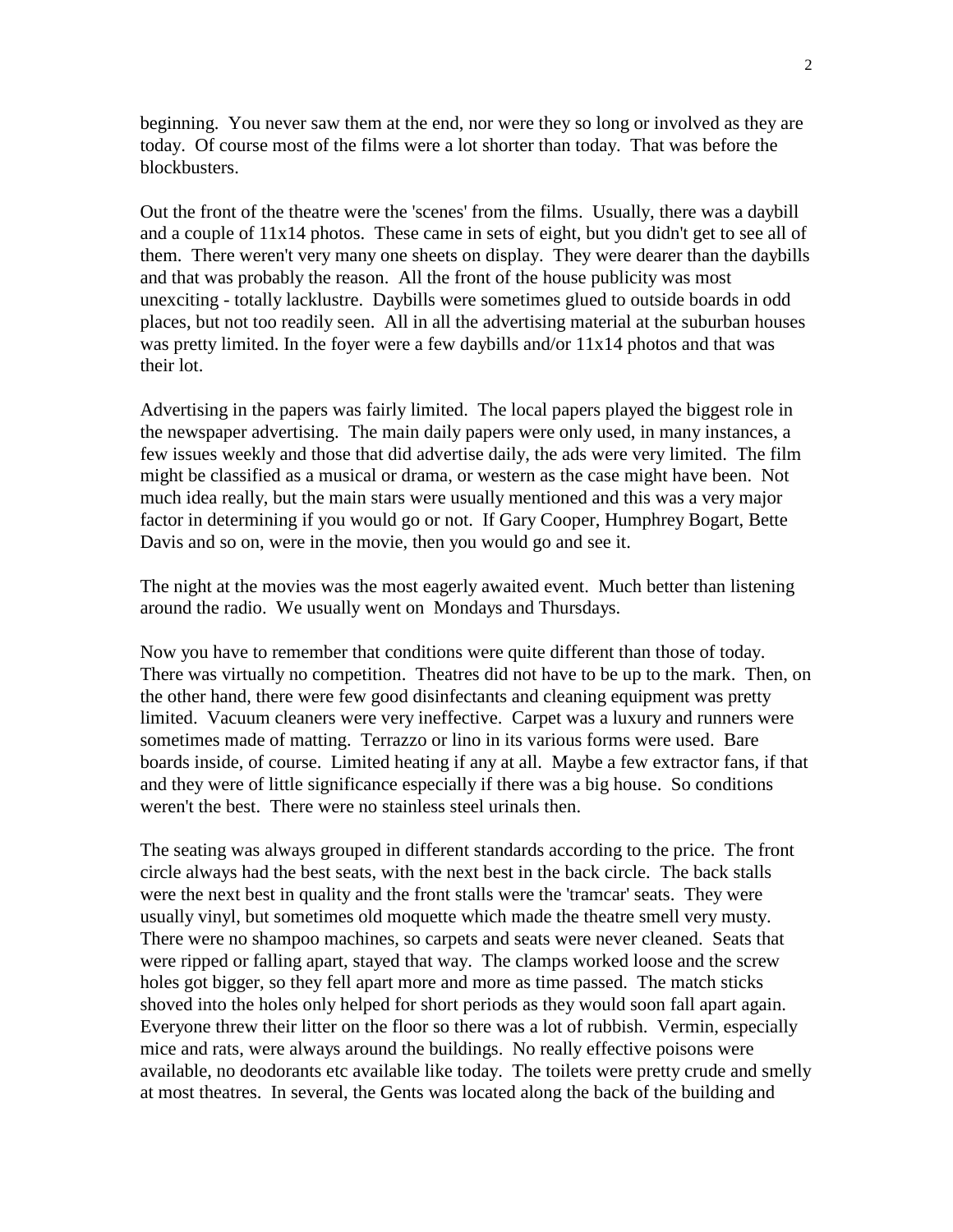when you used them, you got wet if it rained. In the winter we would wear heavy clothing including coats and still froze. In the summer it was so hot, we would feel quite sickly, but we still loved those outings which will always be remembered and cherished.

## Serials were shown as part of the supporting programme at the locals on Saturday afternoons. My favourite was Universal's 'Mysterious Mr M'.

We lived at Papatoetoe and were very lucky to have a lovely intimate local theatre called the Central licensed to operate 6/6 days, run by Mrs Freda Tracey. It seated about 530 (listed as 500, but there were a few additional rows of 'tramcar' seats placed very close to the screen), probably a half in the circle. It was a stadium-type auditorium with two entrances, one on each side, half way up the building, with a crossover aisle which would take you from one side to the other and this separated the stalls from the dress circle. The circle had a banister in front of it. There were always arrangements of flowers in the front of the auditorium on each side as well as the landing going up to the theatre on each side. There were three small display boards in the small foyer which were up quite high. They only had a daybill or two photos, or both, on them. Outside were two moveable boards with a heavy base. The Central theatre snipe with Friday - Saturday - Monday was on one and Tuesday - Wednesday - Thursday on the other. Each had a moveable frame for two 11x14 photos and one daybill. They were outside the front of the theatre during the day and during performances, but put inside each night. The Central was one of the best suburban theatres. It didn't smell as the exit doors were open every day, all day. It was clean and tidy. The presentation was always very good there also. From the front there were four doors. Only the middle two were used.

The foyer floor was in Terrazzo. Later on Mrs Tracey covered this with a rich Persian carpet in keeping with the aisle carpets of a similar design. She loved Persian carpets but this was the only part of the decor that I felt was not entirely in keeping with the design or usage of the theatre. To the right was a small recess with a form for sitting on - this was, in latter years, turned into the ticket box. Immediately in front was the ticket office. This was a gem. It had two openings for talking and two for taking the money and issuing the tickets. The patrons always formed two queues. Mrs Tracey would stand at the windows and issue tickets alternately to each queue using the one cash till. This was fast and I mean fast. Then you went to the left up the stairs or to the right up the stairs, depending in which line you were in. This also was fast having no restrictions. The toilets were behind the cash box being underneath the circle; the Gents to the left and the Ladies to the right. The ladies had a problem for there was only one cubicle and this was slow. The confectionery bar was to the left of the foyer. It was incorporated into the milk bar which had its own front entrance and was opened during the day. Reservations could be made there. The bar was an Island and was staffed by the Usherettes, while the milk bar was being attended to by the day staff. This was controlled by the theatre. Many of these type of operations were leased out. The theatre was staffed entirely by females except for the projectionist.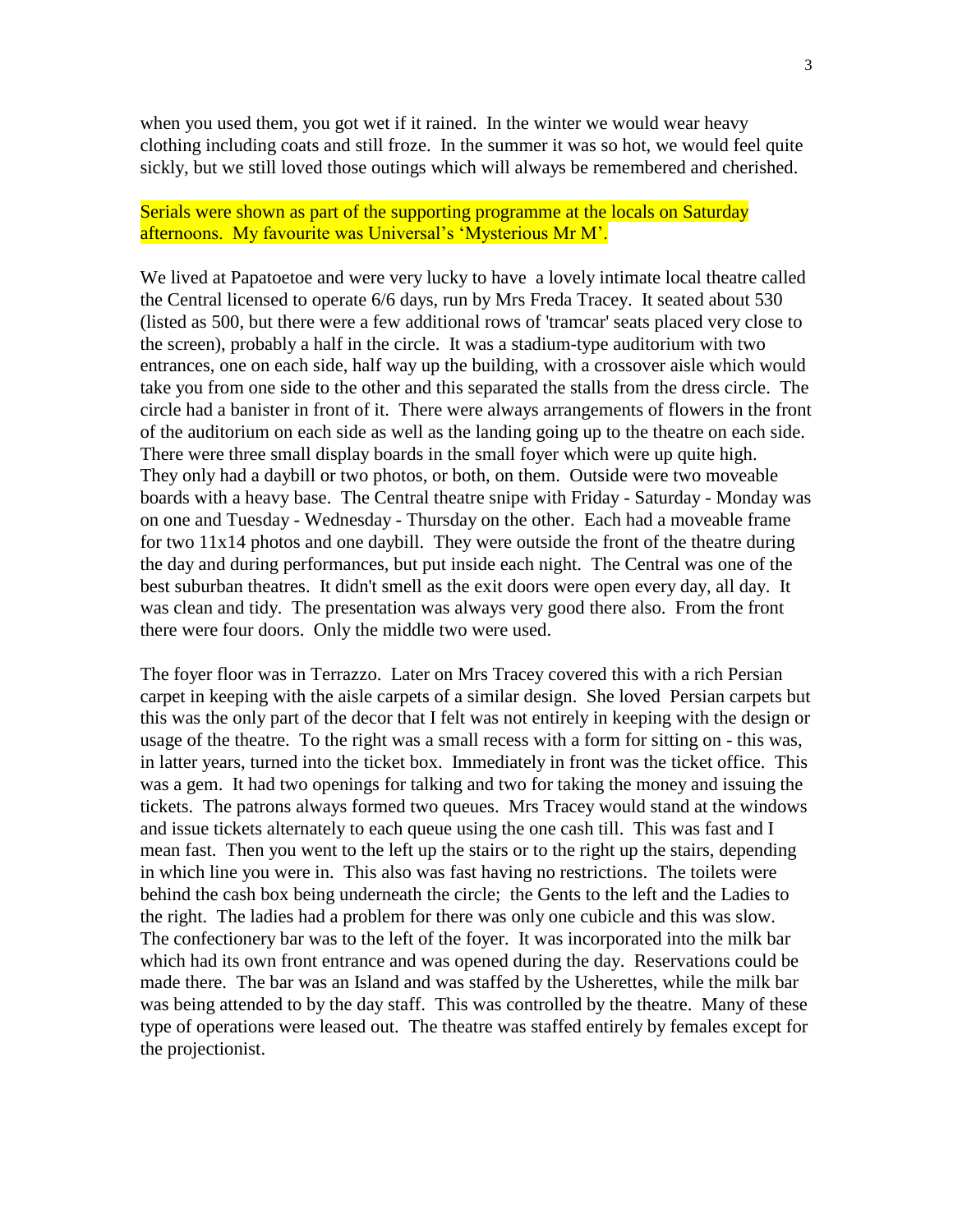Entry to the auditorium and the projection room was at the back flanked by two corner areas containing seating. The back row in front of the projection room had straight back seats due to the smaller row width. There were double seats for a few rows from the edge of the stairway to the aisle, due to lack of space. The seating in the circle was pretty good with mainly theatre chairs as opposed to lace web chairs used by Kerridge. The seats in the stalls graduated from the very basic type with a box squab down to the tram seats in the front stalls. I can only very vaguely remember the auditorium before the renovations. The walls were done in soft board, different shades in a chequered design, as many were in those days, with small triangular light fittings on the wall columns. The walls were in their natural state, rather drab with inside shutters along each wall with lids that could be opened during the day for fresh air. I can remember one day watching a movie during a storm and the shutter kept on opening and banging down. These were all removed and closed in when the alterations were completed.

Heating was by gas rings. A unit was beneath the stage and by a draft system only (no fans), the heat wafted out to two ducts with openings in front of the stage. These were turned off after interval. With the large houses there was little need for efficient heating, however in the latter days it was to be found out just how completely inefficient the heating really was. Some time later, the front of the round openings had louvre-type coverings put in which somewhat camouflaged the vents. After the alterations, the walls had been painted turquoise. New light fittings on the wall panels were installed. They were shields of metal painted black with holes around the outside, longer than wider and were effective. The ceiling was painted white with three black troughs which went along the whole roof with recessed lights. To the rear of the ceiling there was a large opening where the extractor fan was. During winter this was covered internally by slides. In the corners in the roof were two 24 inch extractor fans. Probably the best form of ventilation of all the smaller theatres, but still very inadequate during hot weather with the big crowds. The proscenium was a picture frame with coloured neon strip lighting recessed around the edge. I can remember red and green but there may have been amber as well. At the bottom of the inside, coloured lights shone onto the curtains which I would have called Brocade. This gave a rather silvery effect on the off-white patterned curtain. A unique and lovely frontage. I told Mrs Tracey once how I liked the whole idea of the frame and its effect. She proudly informed me that it was her idea. This theatre had love given to it and it showed. The projection room could be entered from the rear of the circle as well as internally from the left landing on the stairs to the auditorium. There were Kalee projectors. The projection room fronted onto the street and had shutters which opened up and you could take in the view. There was a little balcony under these shutters. An unusual clock with a ships bell for striking was designed and built in Onehunga by Mr J. S. Gibbons and was replaced by an electric clock at the top of the facade for all to tell the time. (I can never remember the bells striking.)

When business slowed down considerably there was little need to man the ticket office and the confectionery bar at once so Mrs Tracey had a new service area installed to the left. At that stage the ticket office was only used when necessary. At the same time the stairway to the projection room was blocked off and the milk bar became a separate shop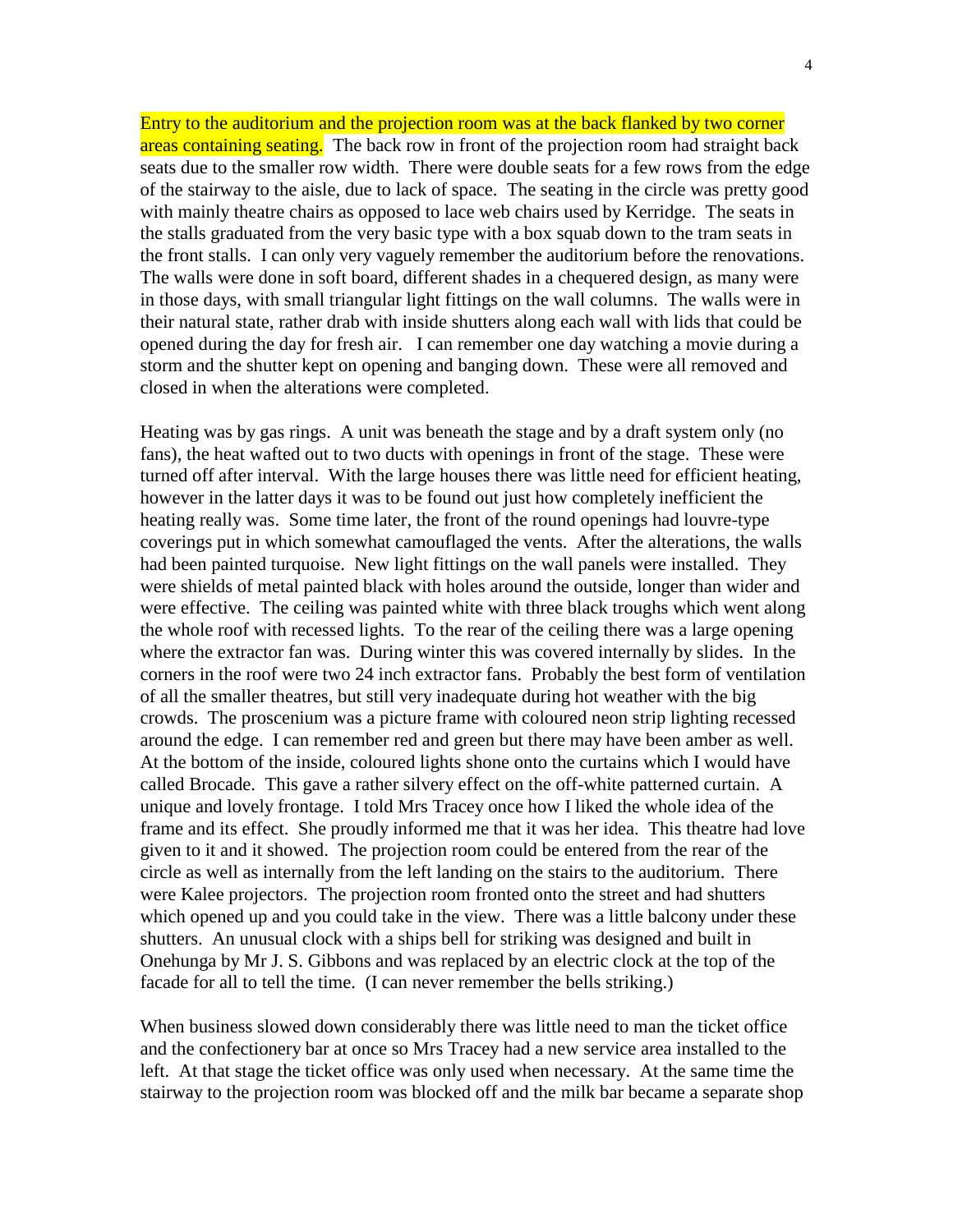for different use. The top of the facade had a clock in the centre forming a mini tower. You always told the time by the Central clock. The top of the veranda displayed a large sign, lit at night from behind, with interchangeable letters about eight inches high. The Central was always my favourite suburban theatre and the wise Mrs Tracey, my favourite manager. She once told me that she tried to learn something new each day of her life. She continued to operate the theatre until the competition became too great and then leased it to the opposition. Mrs. Tracey had a vertical two-sided neon sign installed which became a feature of the facade. By this time, I had become involved in other theatres and my interest in the Central waned. It was never the same to me after Mrs. Tracey gave up control. It closed permanently about May 1987. The Central is now a shopping Plaza. The facade and clock remain and look impressive from the street opposite.

On 12 September, 1928, the Central Theatre, a free adaptation of the Spanish style, opened. Mr. R. Corbett had it built to show silent movies. It was part of a complex, the Central Buildings, the area's first commercial development and in 1987 was still standing. The whole of the seating and furnishing was carried out by Mr. Tonson Garlick Ltd. The first movie showing was free thanks to the generosity of a Member of Parliament. The film was 'Thief of the Dark'. Four different proprietors owned the theatre between 1928 and 1932, when Mr V M Tracey became the Central's longest established operator. The Cinema was very popular with the American troops from Cambria Park Camp during World War II.

We usually travelled South to either Manurewa or Papakura. Manurewa had the Regent with seating for 465 people and was licensed to operate 4/6 days, which was run by Modern Provincial Cinemas, part of Eddie Greenfield's circuit, which included the Berkeley, Mission Bay (their flag ship), Capitol, Balmoral and last and least the Windsor, Papakura. Greenfield had an office on the corner of Wyndham and Queen Streets in the City and the four managers met there every Thursday. Manurewa and Papakura had little time or money spent on them over the period of time and the programming showed that films were bought to a price rather than for the picture quality and box office. They were both double feature houses.

The Regent was fairly stagnant. It had an attractive art deco facade, with the Regent sign on the face. The foyer was small, flanked by a shop either side. On the right was the theatre milk bar, open during the day, with an opening slide facing the foyer for theatre patrons. The foyer was also art deco and I am sure there was some concealed coloured neon lighting in the foyer ceiling. The manager was a little, old, bald-headed man of little stature. The gent's toilet was outside at the rear of the building, one of the unsavoury types. To enter the outside, you had to go into what probably was just a storeroom with little in it. Then a door would lead outside. There was no cover. A lot later the storeroom was to become the gent's toilet. I think part of it was extended into the foyer. A double stairway, complete with banister, in the middle of the foyer towards the rear, led up into the auditorium. The walls were of soft board in its natural state. It was a very long, narrow auditorium. Right along the ceiling was a trough which had concealed neon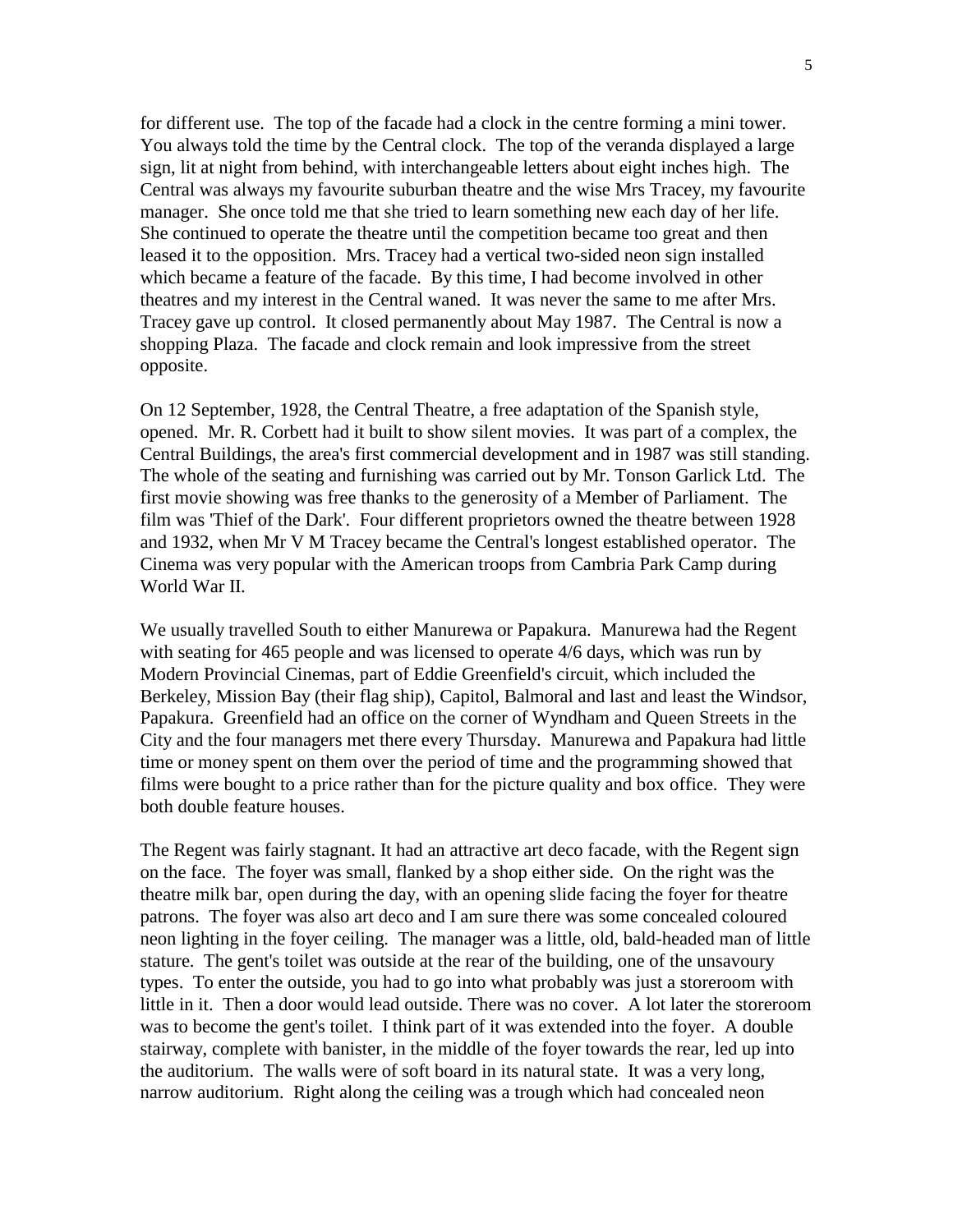lighting. At each end of the trough there was a white light in the middle facing down. The circle was stepped and was a long way from the screen and arranged in three sections with two aisles. The stalls were raked and had two divisions with a wide aisle covered with a thick, soft kind of material. No carpet runners. The seats were not up to much. They were made of vinyl and the box type in the stalls. I never actually sat in the circle. The draw curtains had a curtain above them, looped in semi circles across one another for effect. When the frontage was altered for cinemascope (the equipment coming from Germany so the advertising said) the same draw curtains were used with additions to each side in a different fabric. The original curtains were silvery and the additions were burgundy. The same curtains at the top were used and stretched out as far as possible, but it was not far enough and a gap was left at each side. There was supposed to be an oilfired heater in existence but I doubt if it was used much because I can never remember being warm there in winter. I do remember keeping my feet tucked up on the seat when a rat ran past me. The advertising in the foyer was once again very limited. This theatre did not leave a great impression upon me, even though we went there often. The facade was quite different from that of the original theatre which had three large sets of windows with a large diamond above the centre set. Above the diamond, the top of the facade was curved but horizontal each side. The 'new' Regent was very much art deco. Above the entrance way, which was offset to the left of the centre of the frontage, protruding in two levels, a large neon Regent sign went from the top to the bottom. The individual letters were placed directly onto the facade from the first protrusion to the right but not the full distance. There were four over-hangs which gave a shadow effect underneath. To the left from top to bottom, two corrugated patterns emerged.

The first theatre called Manurewa Theatre, built in the early 1920s by Mr. Osborne, burned down in Easter 1939. A new theatre was built on the same site and opened December, 1939, as the Regent. It closed and was demolished to make way for the Bank of New Zealand in March 1965.

The next town was Papakura where there were two theatres, both licensed to operate 6/6 days.

I really feel that this situation would have been difficult for both exhibitors. This was a small town with no outlying districts. Admittedly it was pretty isolated, which no doubt helped and was inhabited by a fairly large number of Maoris who were particularly good cinema goers in those days. However, I think the film companies would have played one against the other. It goes a bit like this; The Star management paid the most for the films and got the best product, but the Windsor was part of a circuit that included two very strong locations and this would have created some good bargaining power. Universal films were hot off their City releases to the Star, because Papakura was the only location South of Auckland that was out of the so-many-mile radius that meant that the product could not be shown early. Once again though, the crowd went to the theatre that had the most popular film. The Star always did the best business. I can only remember the Windsor doing especially well with three films being "Summer Holiday", "The Singer Not the Song" and "Blue Hawaii." When Greenfield died and his circuit was up for sale,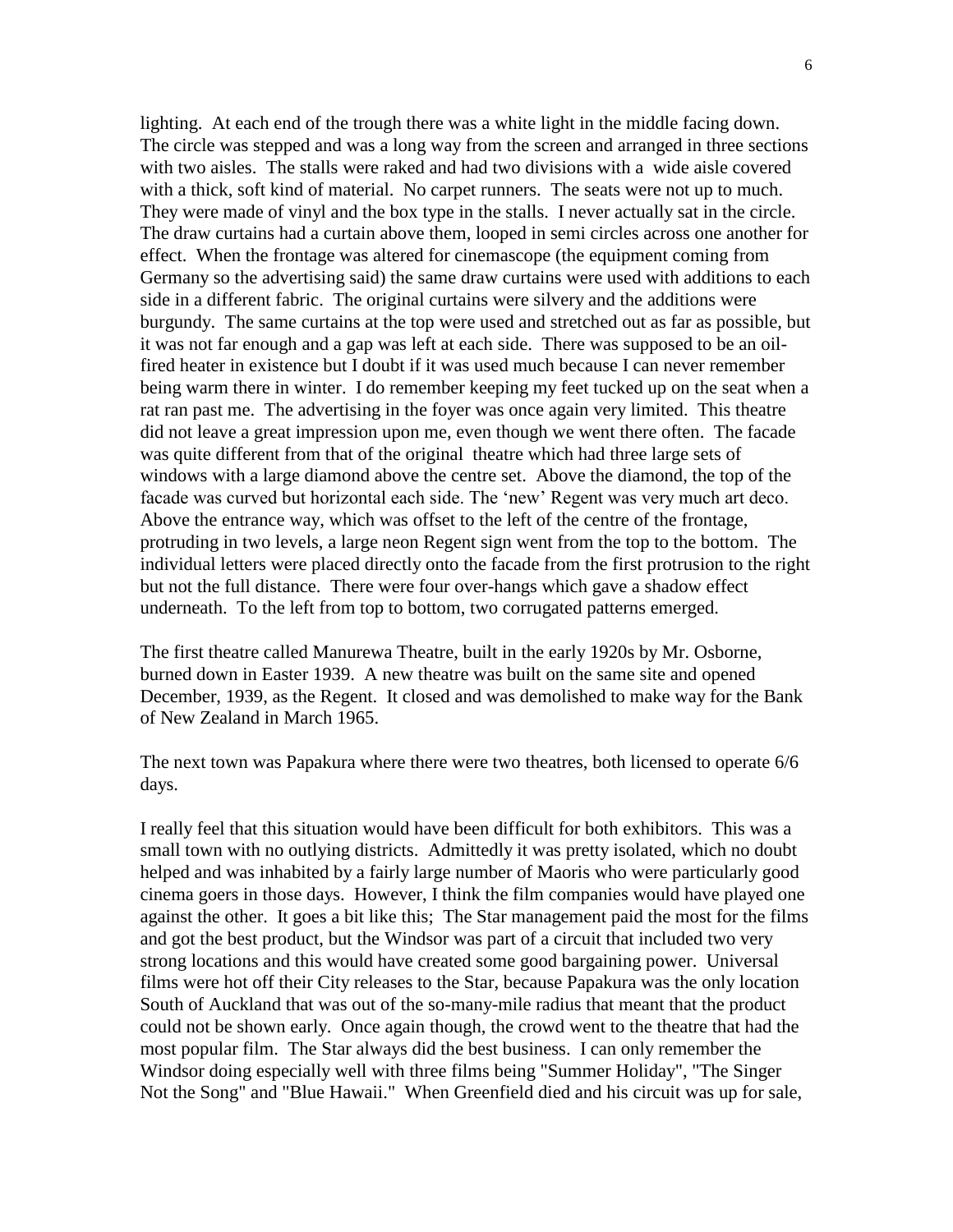Kerridge wanted the Barkeley, Mission Bay, a prime situation then and even so today. The condition of the sale was that Kerridge operated the other three situations until they could be sold or whatever. When Kerridge took over the Windsor, he had such tremendous power over the film companies, the Star could not get the product. Eventually, Bert Berry paid (\$7,000 I believe) for the licence of the Windsor so it could close. This was a lot of money in those days, for a piece of paper. This happened and the theatre was sold to Lees Travel who used it for years later.

Both theatres were 'dumps'. The Star (1926) was very large and barn-like, with a seating capacity of 850 people, and was a Cinema with no stage to speak of. Originally it was a hall and there were shops along the right hand side. Due to its popularity, the shops were made into part of the auditorium by placing girders onto the existing trusses. Eventually these gave way and the back of the ceiling fell down, the side walls started to move apart and the back brick wall went backwards and the water started to come into the theatre even when it was not raining. There were two stories. The circle was entered by a stairway to the left of the stalls entrance way. Under the stairs was the Manager's office until the alterations, when it became a storeroom. Neither the Star or the Windsor had a confectionery bar. There was a milk bar next to the Star but it was a separate entity. The circle was quite small while the stalls was very large. The circle balcony was very wide and because of its height and width, the front circle of four rows of seats produced poor sightlines. To compensate for this, the seats were raised off the floor, more so at the front row. The only entrance to the stalls was on the left side. The projection room was at stalls level. Before alterations, the big walls had dark curtains draped in between the panels with one small coloured bulb (blue or maybe green) in a fitting in the middle at the bottom which was supposed to light up the curtain but was inadequate. The proscenium had, all around it, a light box with frosted glass in the front with a criss-cross design of some description behind the glass. The theatre always smelt musty. The aisle had moveable matting. My father once mentioned the smell to A.

(Bert) E. Berry. Bert was the manager and part owner with a Mr. G. W. Wilson (who sometimes worked for Bert). Wilson was always very grumpy. Bert said that they had had trouble but were getting a vacuum cleaner that would solve the problem. When cinemascope was installed the theatre was completely renovated. I remember sitting amongst the considerable amount of scaffolding while watching a movie. The ceiling, which was painted black, had one drop from the circle to the stalls and even then the stud was great. There were six large domes and into each one, a wheel with several lights was placed, which shone down. They very rarely ever seemed to all work at once. The walls were also painted black and a design of various rectangular shapes, sizes and colours was done in peg board and put onto the walls. Each part of the design was nailed onto the wall but they all protruded slightly. The overall effect was somewhat dull. However, the frontage saw the removal of the light box and instead, an off white draw curtain was installed and at each end of this, the same type of curtain was hung although it was not moveable. This was for the main curtain to go behind when it was opened. The curtains were lit with blue and green fluorescent tubes which did look good when they were all going, which wasn't too often.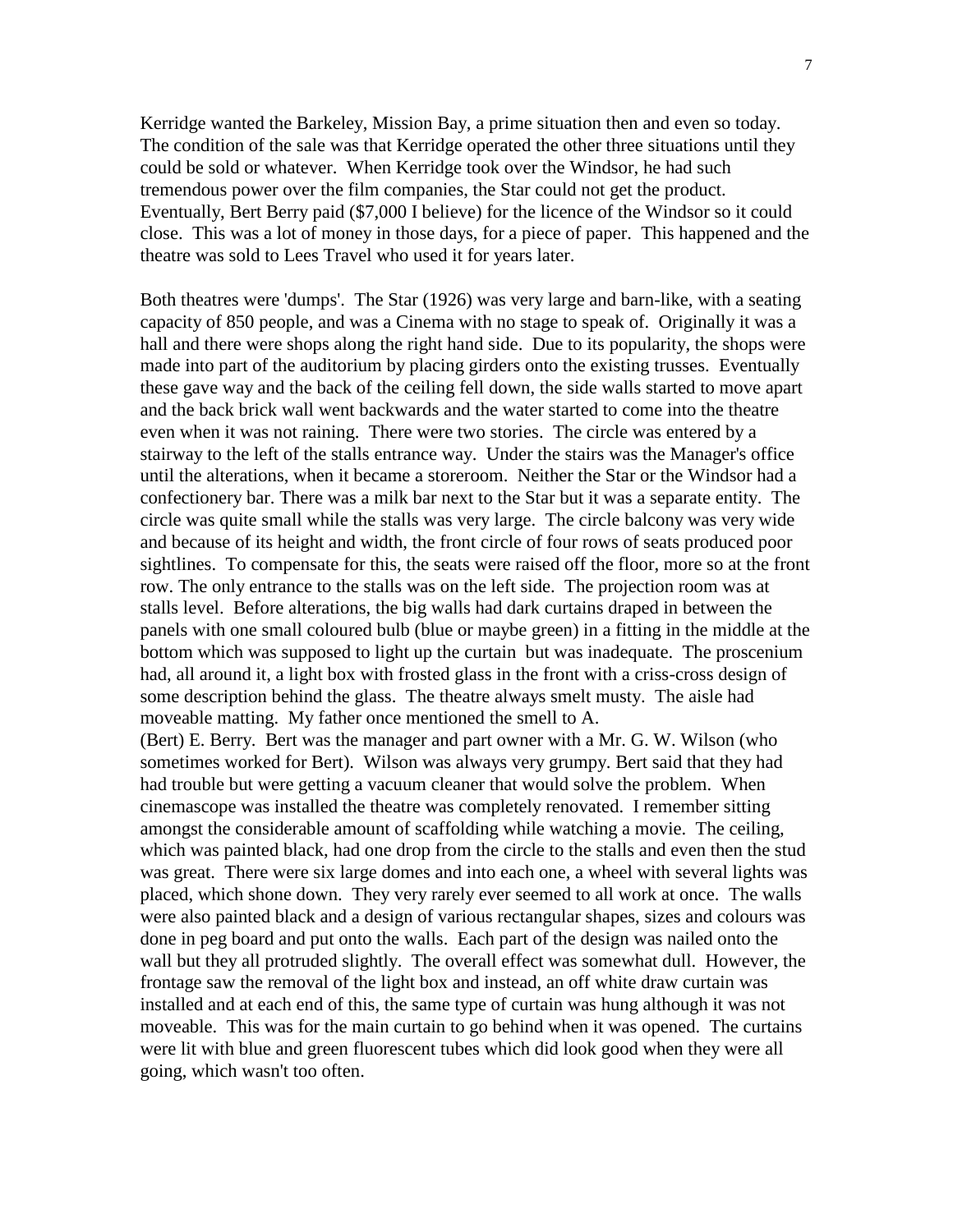Before the alterations, the theatre had a couple of kerosene heaters. They were quite useless but it didn't matter because they were never on. Then they installed five electric fan heaters, three downstairs and two upstairs giving a total output of 15 kw. You can imagine in this vast area how ineffective they would have been. No matter, for they were never turned on either. There was no form of cooling and the back circle which was closest to the ceiling could get stiflingly hot. The back circle wall was not at street level as there were rooms at the front of the building, used by printers. New aisle runners were layed, but the right hand side of the stalls was still left concreted. The circle received new bright red modern theatre chairs and the stalls had the left over circle seats installed. The seating downstairs wasn't very good as so many were ripped and that is how they stayed. Unfortunately the very wide banister obstructed the view of the screen, so the seats in the front of the circle of four rows were put on blocks, ranging from low at the back to high at the front. This made sitting down uncomfortable as your feet could not touch the floor. The seats in the circle were close together. The presentation at this theatre was very poor. There were often breakdowns and delays. The films never seemed to start at the advertised time of 7.45 pm. The projection equipment was old and in poor condition. It was a double feature house for many years. Gradually some of the bigger films were singled and later on, many programmes were not supported by another feature. The foyer was altered and separated inside by two sets of double doors which acted as a void. Here were those kerosene heaters which were always going in winter. The best place to be and that's where the manager/doorman stood. From there you went into the auditorium which felt like an ice box. The poor cashier had to sit in the first entrance way and also freeze. There were two sets of doors installed out the front with a display board in-between. The cashier's desk was behind that division. The doors were rather unique in that they slid open to a V. Fire regulations insist on doors that open outward and that was the only theatre I have ever seen with V doors like that and opening inwards. The left set were usually closed. The display easel boards were placed out the front onto the pavement and fitted a one-sheet. Either one sheets or 11x14 photos were displayed. There were a few similar boards inside, but little else. New toilets were installed at the same time and they were up to the mark. A small new manager's office was put into place next to the toilets. Here Bert could listen to the races on his radio. In spite of the conditions, we enjoyed many, many movies there.

The Star was virtually rebuilt as the Cinecenta, then renamed the Star and is now a large plastics store.

## *Modern Theatres (Provincial) Ltd*

The Windsor (circa 1936-1937) had a seating capacity of 545 people and was a different story altogether. This theatre was managed by Lambert Fountain, the local undertaker, and he had a faithful assistant, Rhona, who was deaf. The first night we attended, Dad bought stall tickets as always but Lambert Fountain said that as it was such an awful night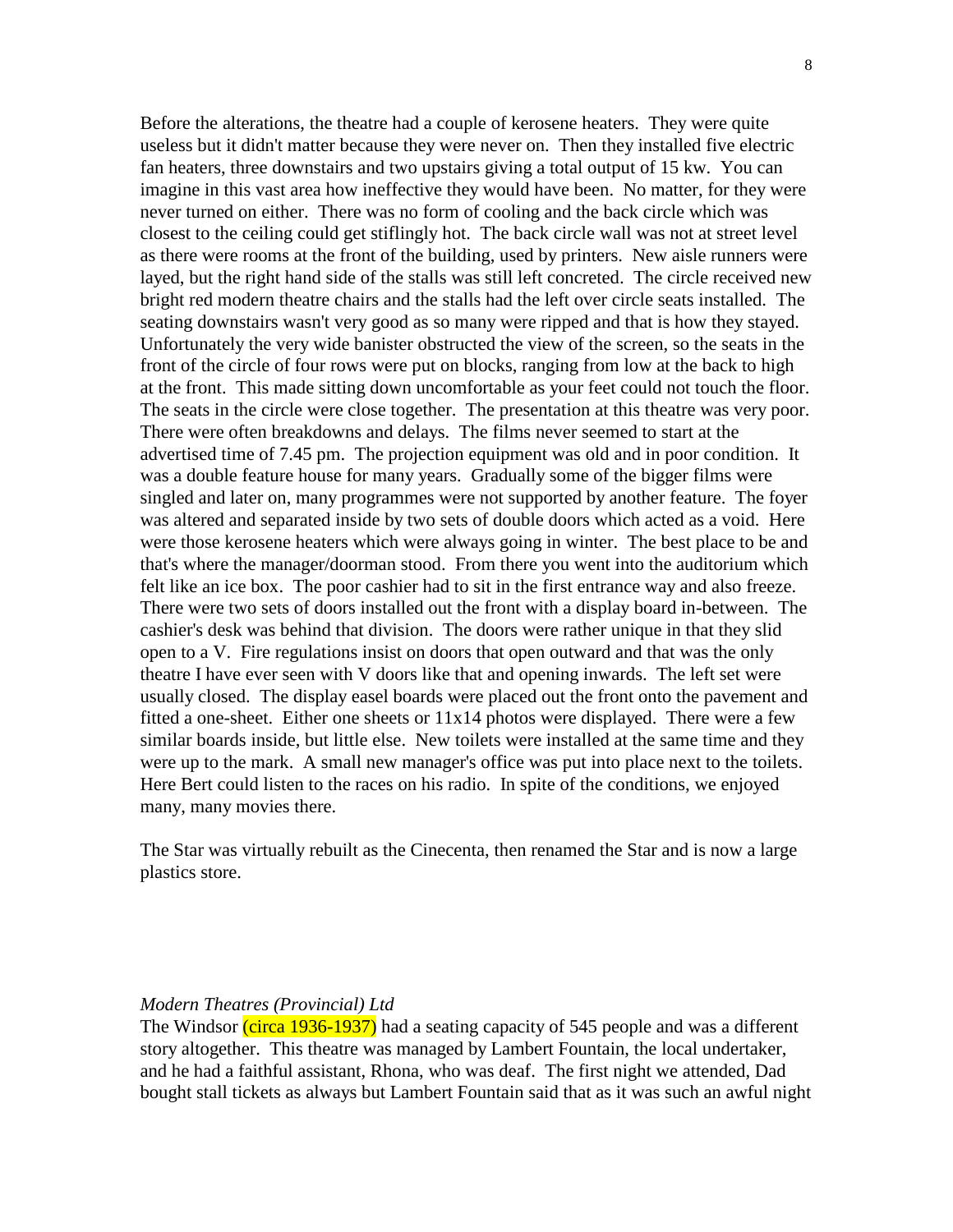we would go to the circle. Now this was what he was like. A real gentleman. He told me that the Windsor was the smallest theatre he had ever managed. He used to manage theatres in England.

The theatre did not look as though it was purpose built. There were three sets of windows out the front of the building. The outside two were at the rear of the circle and filled in. The centre was for the rewinding junk room that fronted the projection room. The foyer was quite small. There wasn't a confectionery bar anywhere near the theatre. To get to the foyer you walked up a set of stairs to the four front doors. On the landing at the top of the stairs sat two display boards, one on each side, with the 'now showing programme' on one and the 'next change' on the other, a limited display of 11x14 photos and a daybill. Inside on either side of the entrance, was a display board which contained four or five photos. There might have been a display board above the ticket box. The ticket box had no protection what-so-ever and was situated in the centre against the back wall of the foyer. It was very open. The manager's office was to the left of the foyer and the ladies toilet to the right. The toilet had one cubicle only up high and no door so my mother told us. Later they enlarged the Ladies into the stalls and put in further facilities. The Gents was out the back down an alley and on several occasions they forgot to unlock it. It was an appalling toilet. If you were very tall you would have to stoop as the ceiling was so low. Even when it was tidied up and painted it still was awful and smelt. Interestingly enough when the Star toilets were upgraded you had to go to the Windsor and use theirs and when the Windsor's were done up, you had to go to the Star's. Once again, the walls were softboard in its natural state painted during cinemascope alterations, to my recollection. There was an oil fired heater each side in the centre of the stalls. Each one was different, but rarely turned on. A very musty auditorium which smelt as though it was never aired. There were wall-fitting lights, one stem producing two light shades upwards spreading out like a flower. The lights on the ceiling came down like a pyramid upside down with three circular shades each one getting smaller. The steel girders were not concealed and were underneath the ceiling, taking on the shape of the roof. The stalls floor was flat and all the seats were put on boards and could be moved. I don't think it was used for anything other than the movies during this period. When cinemascope was installed, a new curtain was put in place. The light display was one of the best I had seen. Behind the screen was an enormous stage and below the stage, a huge area as well. I don't think it was used very often, either. I can remember hearing a few electric organ interludes on special occasions. The circle had three divisions; a front circle and two small sections in the corners which were usually shut off. The seating wasn't too grand. The rear stalls had seats with moveable backs. They were okay, but the front stalls were the basic box type and were higher than the back seats. The circle seats at the back were old and covered with moquette. But here's where the Windsor scored again. The projectionist was Ralph Baxter and he never missed a beat. From his hot-as-hell booth, he put on a perfect show. This theatre never started late. In the middle of a tune if it was 7.30, then it started. Mantovani's Favourite Waltzes was played until only the hole was left, then Mantovani's Favourite Melodies Volume 1, then Mantovani's Ballet Melodies, always Mantovani. The Queen was played at the end - the shortened version on record and usually you only got the last few chords as it had to be programmed before the end of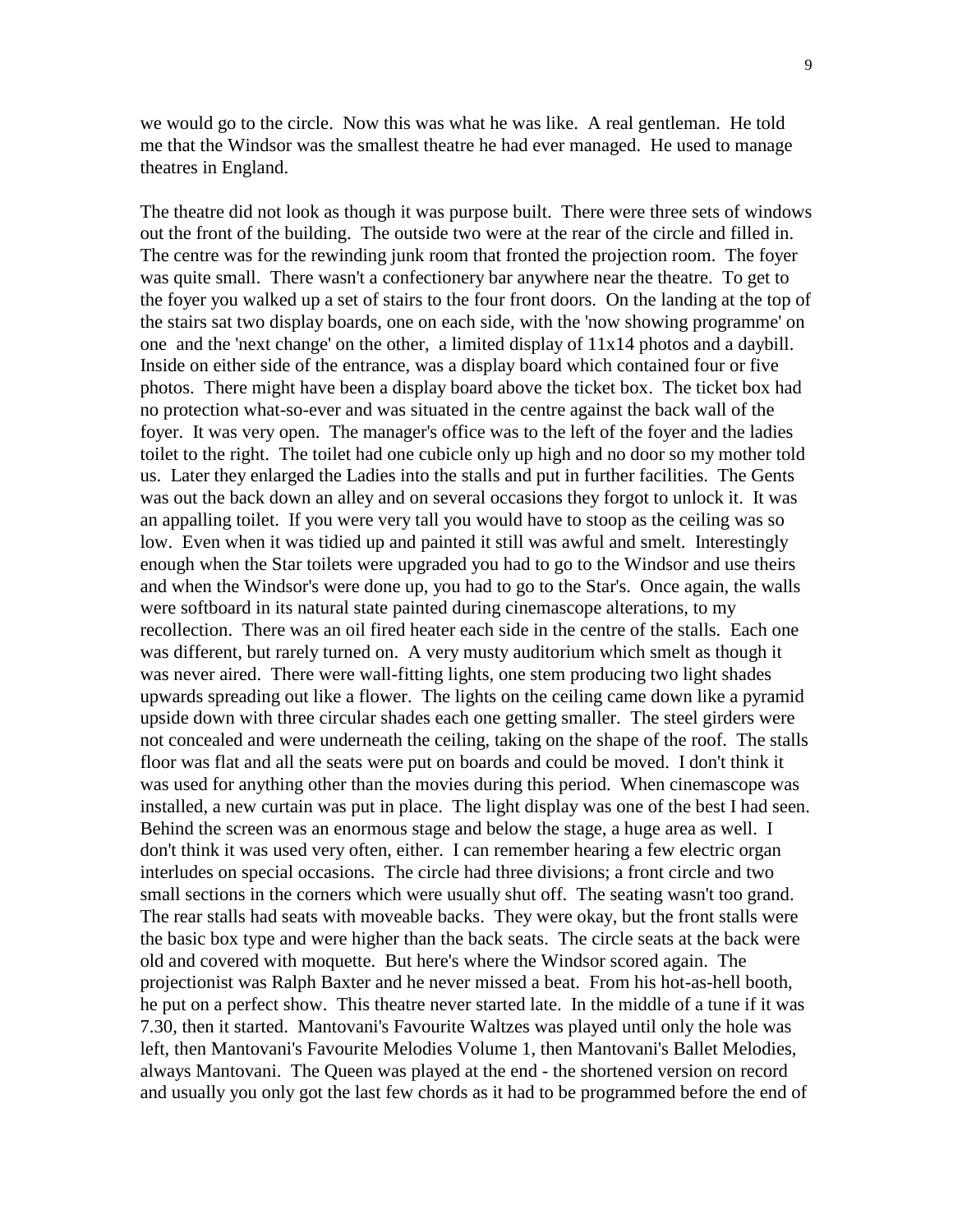the film. By that time a fair bit had played through. The Windsor and those who worked there made it a very homely place to see a movie. That was the first theatre that I had ever seen a projection room. When I was about 13 I dropped a note at the ticket box to say how good I thought the presentation was. During the first film, I was summoned by Rhona to see Lambert Fountain and I was taken to the Projection booth. It was untidy and hot, but it was the living heart of this theatre. Closed 1964 as a cinema, the Windsor has now been demolished. The Windsor was always cheaper than the Star.

From memory, the Proscenium after cinemascope had been installed, had vertical protrusions at right angles from the inside coming to the outside front walls and it was from these panels that coloured lights shone. The Windsor was originally called the Paragon and owned by William Richardson. The two Lever brothers bought it, then Lambert Fountain managed it on behalf of Modern Theatres (Provincial) Ltd. Originally all the balls were held at the Star and Windsor theatres. The Windsor also had skating at one time and annual school concerts. One photo shows the large backstage area as well as the lean-to roof on quite an angle placed alongside the building to cover the alley, partway to the gent's toilets.

*TOWN GROWING UP Ernest Clarke*

The Walkers provided background music at Papakura's Paragon Theatre, relieved by Len Kernot, whose forte was singing. When little Freddie Walker was projectionist, he introduced levity in the form of slides as a diversion in the interval. With no thought of malice he photographed personalities during the week, in awkward situations, often in the innocent company - say - of someone's wife.

The thrill of having, on the glamorous screen, a picture of oneself, cancelled out embarrassment. A film now and then, such a feature as "Zeebrugge" or "Rewi's Last Stand", came in for a special daytime showing for the standards classes of the whole school. The two Lever brothers owned the Paragon, which closed down for a while and was renovated to re-open in competition with the Star, first as the Regent and later the Windsor.

And now for the jewel in the crown.

Papatoetoe was lucky in that it already had a well run Cinema. After two years, a licence was finally approved and building commenced for the Otara Luxury Cinema, which was opened on 16 September 1957 with The King and I, and Norm Dawe at the Jennings Electronic Organ. This was due to the enterprises of two young partners, Garth Postlewaite and Alan Roycroft. Alan currently lives in Hawaii. They were running the Metro Cinema in Mangere East and overcame many obstacles to obtain the licence for the Otara. Building time was 10 months and with poured reinforced concrete walls nearly eight inches thick and steel portal frames, the design was simple and economical. The sightlines for the 45 foot screen were excellent in the circle. The seat casts were made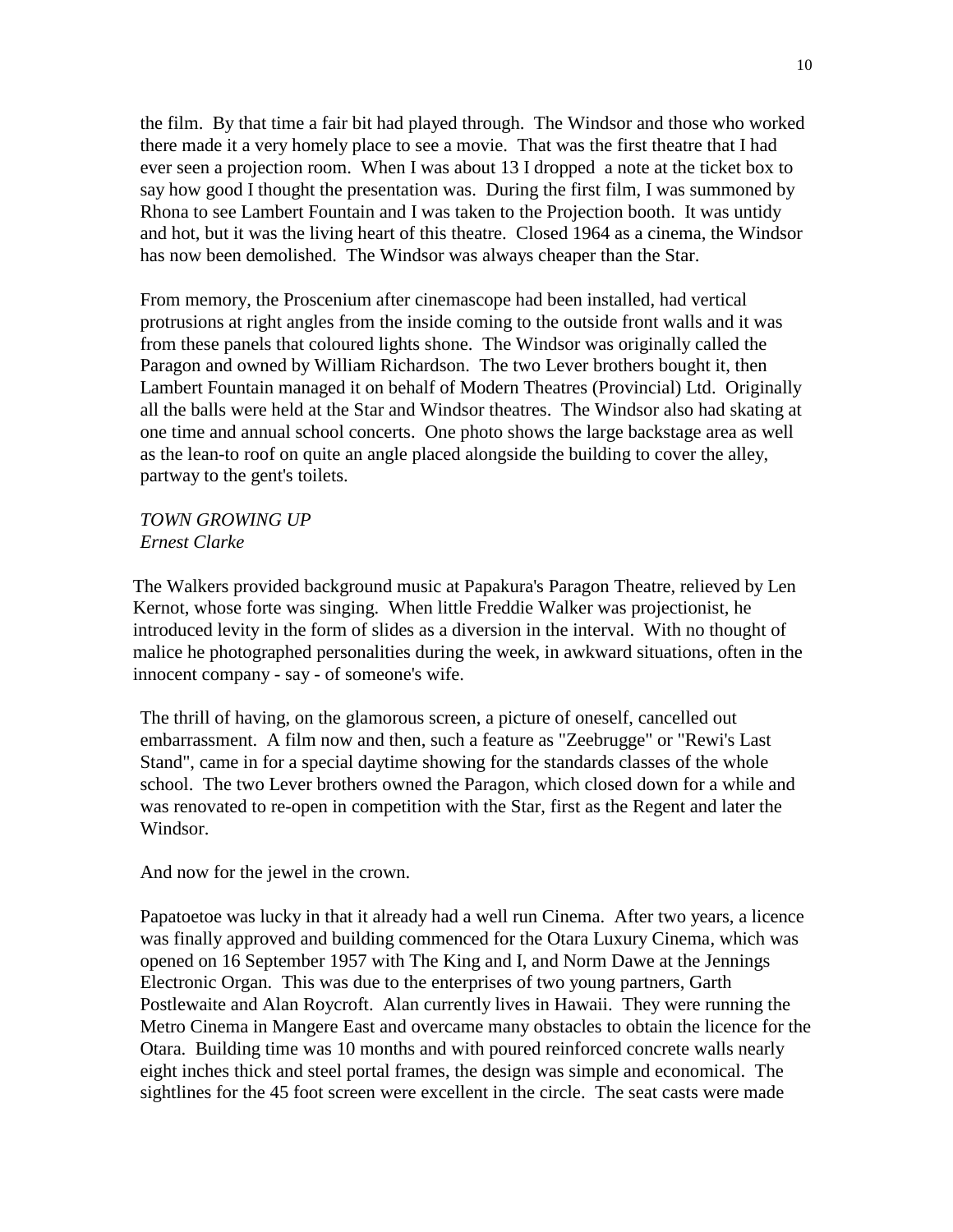from aluminium and were set out to give a harlequin effect of seat colours. "The hardest part was to segregate the colours in an uneven pattern so you would not, for example, have two greys in line, diagonally or straight and so on". The Otara had a proper battery emergency lighting system. Usually in those days the most you would expect from suburban cinemas was to have an auxiliary light switch board so that if the power went off there was no lighting at all. The heating was by an oil-fired unit, the best of any cinema, anywhere. A generator was also installed near the heater furnace and movies would run in spite of power restrictions at the time. This cinema was spotless and the most efficiently run of them all. Nothing ever seemed to go wrong, although I can remember power shutdowns, probably before the generator was installed. The presentation was excellent. The screen results and sound were perfect. Fridays saw early evening as well as later shoppers' sessions at 6.00 pm and 8.45 pm. Saturdays had the 1.30 special children's sessions including the Birthday Club (which I was not a member of), plus the 4.45 pm and 8.00 pm shows. Midweek also saw two shopper's sessions on Tuesdays and Thursdays at 12.30. These session times were never given at other suburban cinemas. The projectors were the Rolls Royce of projectors - Bauers and were still in excellent condition right up until the closure in mid 1992. Even the Candy Bar was innovative with an Espresso Coffee machine and table and chairs. The first drink coolers with a fountain action in New Zealand, were installed here. Alan told me that they used to roll about 1800 to 2000 ice creams every Saturday.

The main entrance was situated on the corner of Main Gt South Road and Maxwell Ave. There were two sets of double doors which took you into the small foyer with a large window to the left. To the right was the entrance to the Confectionary Bar and Coffee Lounge. Just past the front doors the ticket box was situated on the right. There were four smallish display boards in the the foyer and a small passageway that led to the Ladies on the left, then the Gents in front and the entrance to the Theatre proper to the right. Inside, a passage way went right across to the far side of the building where an emergency exit was situated. The other two emergency exits were at the front of the Theatre, one to the left and the other to the right. The walls were plain with a roughcast effect, painted off-white. The ceiling virtually took the shape of the roof with what looked like large blue sheets, no doubt made of some sort of sound control and/or insulation. Going from the rear to the front offset underneath the apex a large panel with a channel underneath that contained a neon light strip. This made the panel glow red as the light gradually faded outwards towards the edge of the panel. The proscenium was made of curtaining. The curtains at the sides were fixed, with the main draw curtain opening behind them. I believe it was a white curtain and that the drapes at the top were red and hung sideways from each side to the centre, where the drape was widest, producing a scallop effect. Dangling down from behind these was another set of curtains which gave a pelmet effect to the main curtain. The Jensen organ was to the right. The wall light fittings were unique; large round opaque glass fittings with a gold band around the outside and a rather unusual modern art design splashed on the wall face. These were offset from the walls and had light bulbs behind them. The light therefore travelled along the walls as well as in front of them.